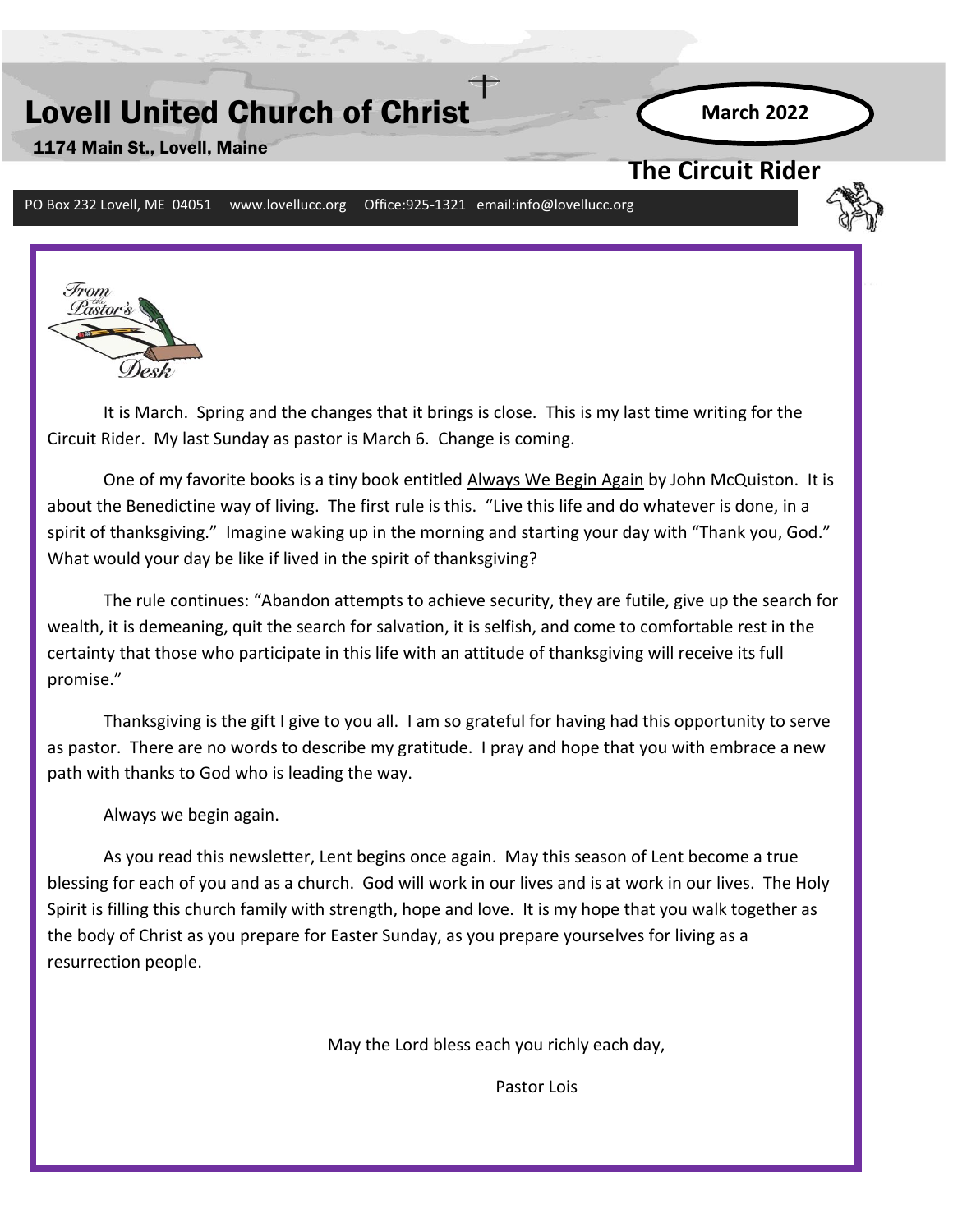# **Ladies Circle**

The Circle put together and delivered fruit baskets on Jan. 23 to many of our special friends. In place of our regular Feb. 8 meeting, a Valentine Tea was held. Everyone had a wonderful time enjoying the many surprises planned by Sue DeWire and Sue Clout. The food was excellent as well as the music provided by Sue Clout and just plain good fellowship. The valentines collected were delivered to the Veteran's Home in So. Paris by Nancy Olmsted. The next regular meeting will be held on March 8 at the new time of 10:30am with Linda Libby as hostess. The program following the business meeting will be Bingo so ladies should bring some unwrapped prizes. This is always a fun activity. There are no membership requirements for Ladies Circle so all are invited to join the group whenever your schedule allows. For further information contact Linda Libby, 925-3661 [trout@fairpoint.net](mailto:trout@fairpoint.net) or Carolyn Carter 928-208[0 cecarter1994@gmail.com](mailto:cecarter1994@gmail.com)

# Several of our Girl Scouts and leaders attended a ZOOM Cookie Rally on Jan. 29. The rally included sale training, crafts, **Lovell Girl Scouts**

Several of our Girl Scouts and leaders attended a ZOOM Cookie Rally on Jan. 29. The rally included sale training, crafts, games, and a chance to meet other Girl Scouts. This kicked off the 2022 Cookie Sale which ends Feb. 28. Contact any GS or leader to place an order. Daisies continue to meet on Mondays 2:30-4:00, have been working on Daisy petals and leaves and had a fun Valentine party on Feb. 14. Decorating cookies, making crafts and playing games were enjoyed by the seven Daisy Girl Scouts. Brownies meet on Tues. 2:30-4:00 in the Art Room at New Suncook School. They are also working on Cookie badge requirements. The Juniors still do not have a leader, so they are meeting with the Brownies for now. Troop 58 C/S/A continue to meet on the 1st and 3rd Mondays at the Lovell UCC 5:45-7:00. These girls are still planning their trip to the Outer Banks in NC in June. Four of the Ambassador GS will be graduating this year. It seems like only yesterday that they were Daisy or Brownie Girl Scouts. Just a reminder that Scouts do not meet if there is no school. All Lovell GS troops are accepting registrations for 2022. For further information, contact Linda Libby, 925-3661, [trout@fairpoint.net](mailto:trout@fairpoint.net) or customercare@gsmaine.org

# **COMMITTEE NEWS**

#### **MISSIONS**

Our holiday "Thinking of You" baskets were so well received we will put together Easter baskets this year for folks who have a difficult time getting out these days. If you, or someone you know, should be added to our Community Care list, please call the church office. We continue to accept food donations for the local pantries year-round. You can drop off your non-perishable items in the church vestry any time. We also have frozen meals available for those who could use a little support. Please call the church office is you would like to receive one.

#### **CHRISTIAN EDUCATION**

We offer monthly Bible School for children in grades K-6 on the third Sunday of each month at 9:00 am. For more information or to sign up for the next class on March 20<sup>th</sup>, please contact Carolyn Carter at 928-2080 or the church office at 925-1321.

We also offer a Women's Evening Bible Study on the second and fourth Tuesday of the month at 6:30 pm. For more information about this group please call Vicki Royer at 925-1444.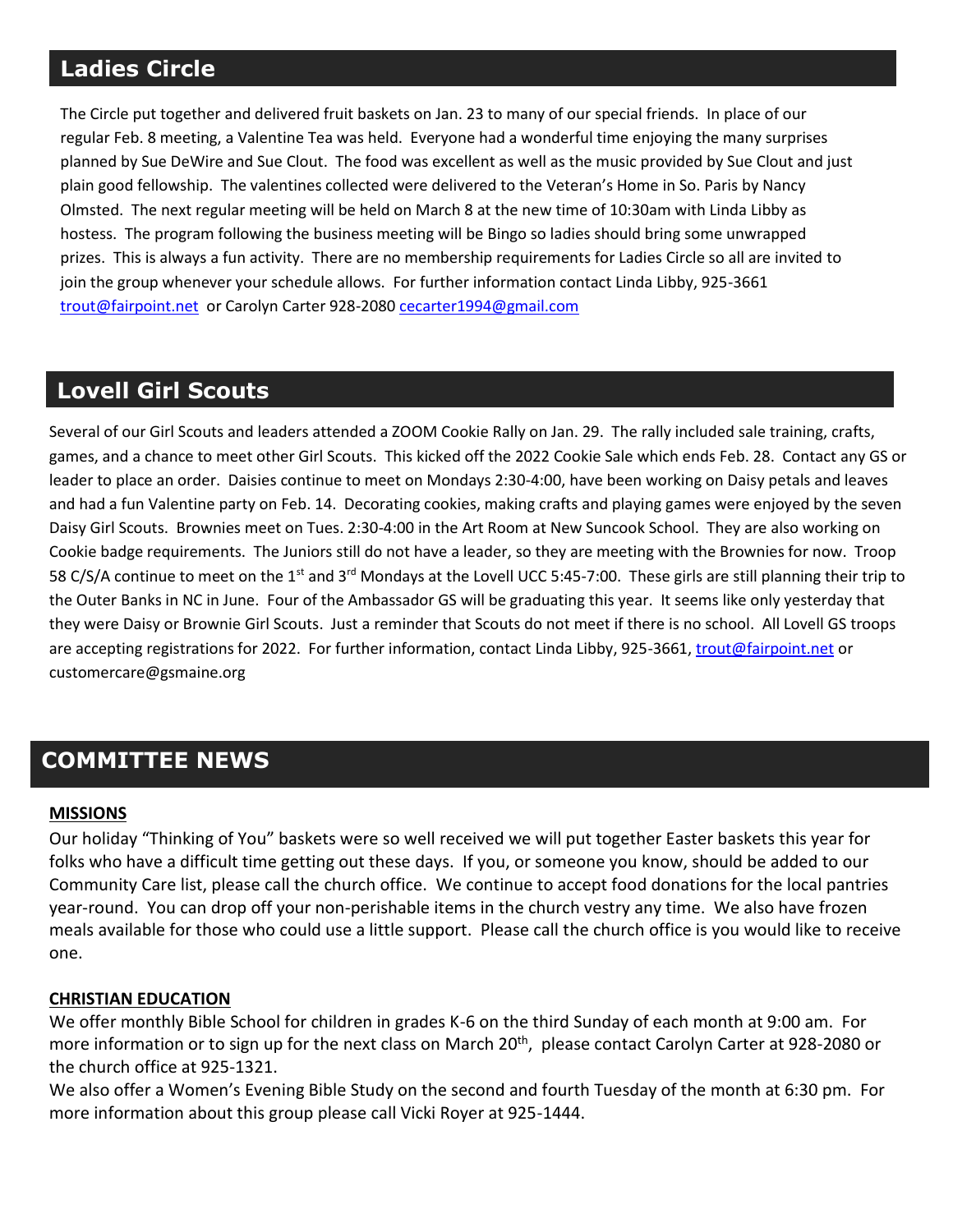### **Ongoing Programs**

#### **CHILDREN**

Bible School classes for children in grades K-6 are offered once per month, October-May for 2021- 2022. Call the church office for more information.

#### **WOMEN'S BIBLE STUDY**

This group meets on the 2nd & 4th Tuesday of each month (Oct-May). 6:30-9:00 pm. FMI

#### **MUSIC-CHOIR**

Choir rehearsals are held Wednesday evenings from 7:00-8:00 pm and the choir participates in worship every Sunday.

#### **MUSIC-HANDBELLS**

Handbells rehearse Mondays at 10:30 am. Bell Ringers wanted! Call the church FMI 925-1321.

#### **LADIES CIRCLE**

This group meets on the second Tuesday of each month for a business meeting and throughout the year for special programs and events. All ladies are welcome to come as their schedule permits. FMI contact contact Vicki at 925-1444. Linda Libby at 925-3661 or Carolyn Carter at 928-2080.

#### **SENIOR FELLOWSHIP**

*The Gathering Place* is not meeting, at this time.

# **LUCC Thrift Shop**

**OPEN WEDNESDAYS & SATURDAYS 10:00-2:00**

We continue to receive LOTS of great merchandise.Stop by and see!

**\$2 Bag Sale on the last Wednesday & Saturday of each month**

Do you enjoy receiving this monthly newsletter? Did you know it is sent to all postal patrons in Lovell as well as people in other towns on our mailing list? Your contributions are always welcome to help defray the cost of this mailing.

Please send any donations to: Lovell United Church of Christ PO Box 232 Lovell, ME 04051 Indicate "Circuit Rider" on your check

## Pastor's Hours: \*tbd after 3/6 *Monday 10:00-1:00 Wednesday 10:00-1:00 \*Other hours available by appointment* Office Administrator's hours: *Monday 9:00-2:00 Wednesday 9:00-2:00* Office 925-1321

#### **Lovell United Church of Christ**

*Sunday Worship 10:30 am* [www.lovellucc.org](http://www.lovellucc.org/) **Rev. Lois Amidon, Pastor Dan Moore, Director of Music**

**Heather Sawin, Office Administrator**

STAY IN TOUCH

Follow us on Facebook **VISIT US ONLINE**

www.lovellucc.org

**Email: info@lovellucc.org** **COME SEE US** 1174 Main St.

PO Box 232 Lovell, ME 04051

**CALL US** (207)925-1321 (office)

**The Circuit Rider submission deadline for April is March 13th**